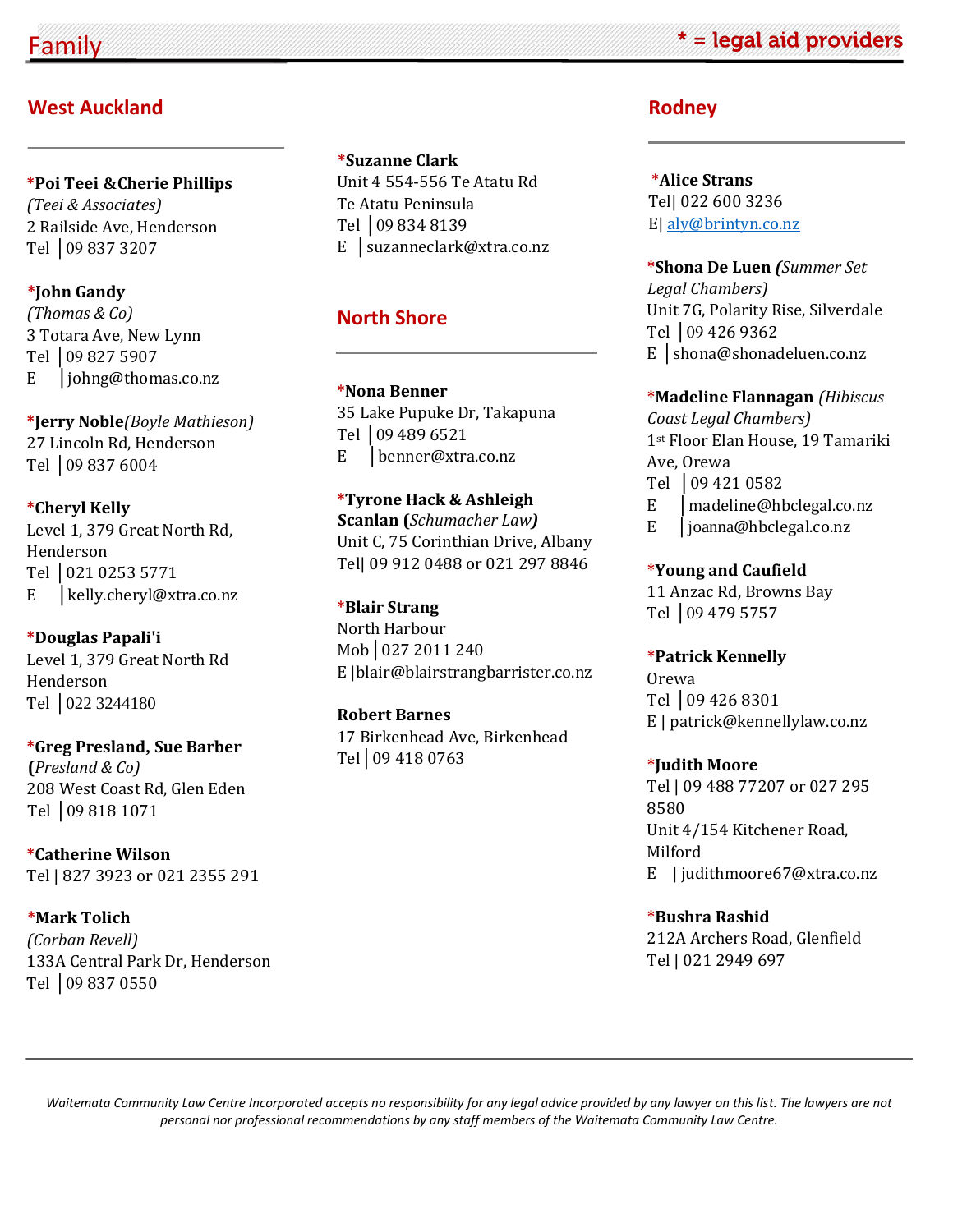# **Auckland Central**

### **\*Sao Timaloa**

300 Richmond Road, Grey Lynn Tel │09 360 2193 | 02102254165 E │sao@timaloa.co.nz

### **\*Manisha Saina**

*(Epsilon Law)* Ponsonby Tel │09 973 0888 **|** 027 973 0888 E | manisha@epsilonlaw.co.nz

### **\*Emily Stenhouse-White**

Tel | 09 360 6465 emily@ponsonbychambers.co.nz

### **\*Graeme Askelund**

Ideal House, Cnr of Gillies Ave & Eden Street, New Market Tel │09 837 0097 │0274967109

#### **\*Bernice Henry**

*(Trinity Legal Limited)* Tel │022 652 2939 E | bernice@trinitylegal.co.nz

### **\*Geraldine Whiteford**

(*Davenports City Law*) Ponsonby Tel │09 917 1650 E | geraldine@dclaw.co.nz **\*Prudence Free, Barrister**  Tel | 09 378 8146

## **\*Stephanie Larkin, Barrister** Tel | 09 222 0048 **Natalie Quirke, Barrister & Solicitor** Tel | 09 575 6757

# **Maile Sanft** Tel| 021 134 3001

*Waitemata Community Law Centre Incorporated accepts no responsibility for any legal advice provided by any lawyer on this list. The lawyers are not personal nor professional recommendations by any staff members of the Waitemata Community Law Centre.*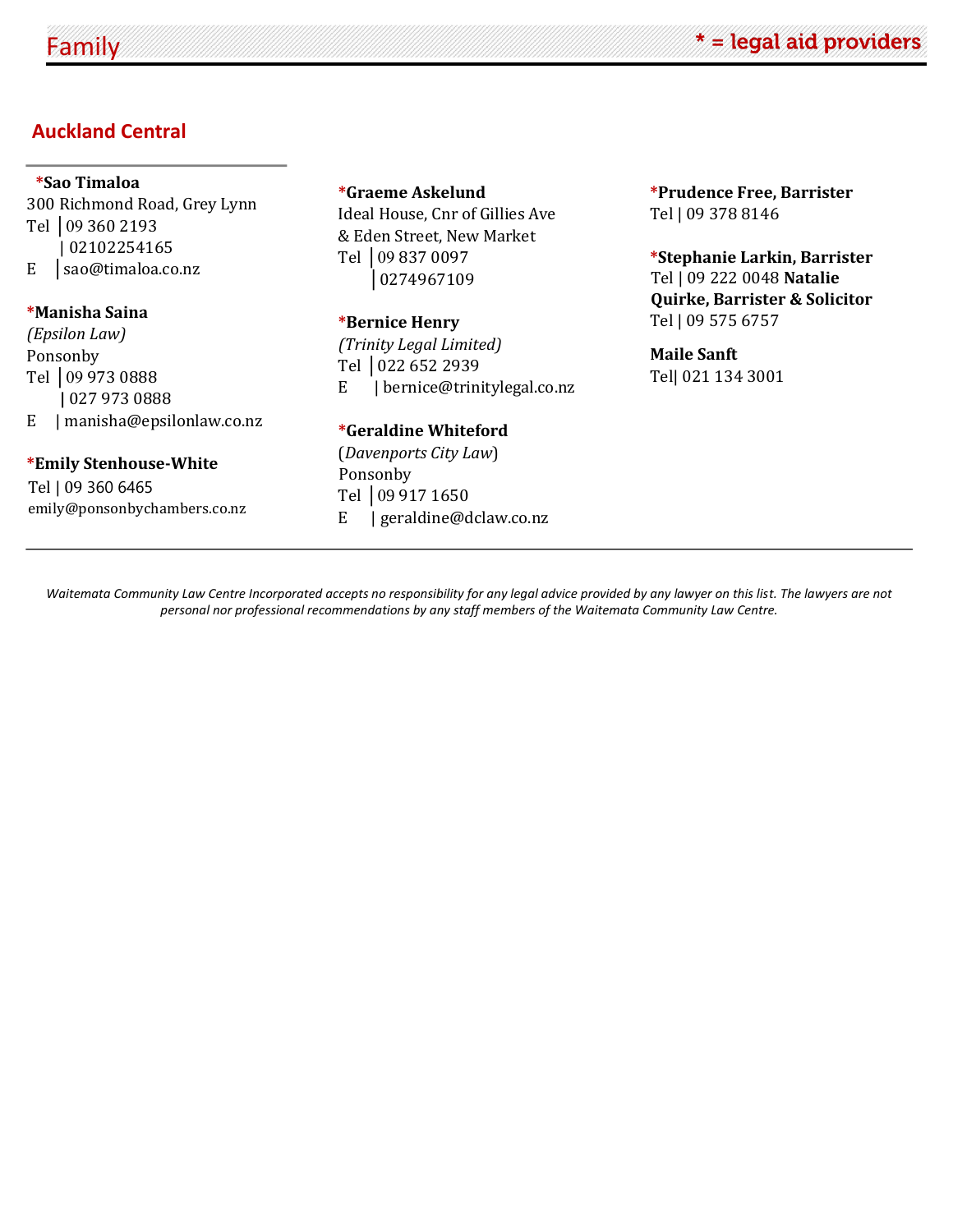

**\*Poi Teei** *(Teei & Associates)* 2 Railside Ave, Henderson Tel │837 3207

**\*Mark Tolich** *(Corban Revell)* 133 Central Park Dr, Henderson Tel │837 0550

**\*Boyle Mathieson** 23 & 27 Lincoln Rd, Henderson Tel │837 6004

**Douglas Mitchell** *(North Harbour Legal Chambers)* Building 2 106 Bush Rd Albany Tel │213 9666 E │douglas@dmlaw.co.nz

**\*Thomas & Co** 3 Totara Ave, New Lynn Tel │827 5907

**Greg Presland** *(Presland & Co)* 208 West Coast Rd, Glen Eden Tel │818 1071

**Turner Hopkins** 400 Lake Road, Takapuna Tel │486 2169

### **\*Young & Caulfield**

11 Anzac Rd, Browns Bay Tel │479 5757 E│keith@youngandcaulfield.co.nz

### **Webster Malcolm Law**

15 Neville St, Warkworth Tel │09 425 8037 E │info@webstermalcolm.co.nz

# **Eddie Bluegum** *(CP Legal)*

Tel | 021 222 7618 E │eddie@cplegal.co.nz

### **Andrew Cook** *(Cook Morris Quinn)* Main St, Westgate Shopping Centre Tel │831 0033

#### Mental Health

**Kieran Nally** 534 Te Atatu Rd, Te Atatu Peninsula Tel │834 9995 E │kieran@kjnlaw.co.nz

### **\*Sue Clark**

Unit 4 554-556 Te Atatu Rd Te Atatu Peninsula

- Tel 1834 8139
- E │suzanneclark@xtra.co.nz

# Criminal

**\*Jenny Verry** Level 1, 361 Great North Rd, Henderson Tel │838 3608

**\*Geoffrey Anderson** C1/75 Corinthian Dr, Albany Tel │448 1001

**\*Ian Tucker** 26 Hart Road, Takapuna Tel │468 2058

**\*Rosie Abbott** Tel │0278365451  $E$ rosieabbottbarrister@gmail.com

**\*Heeni Phillips** 20 Pompallier Tce, Ponsonby Tel │376 1067

**\*Paul Heaslip** 26 Anzac Ave, Auckland Tel │362 0327

**\*Nalesoni Tupou** Suite 5, Lvl 1,8 Gordon Rd, Otahuhu Tel │2762936

## Limited licence | traffic

**Colin Mitchell** 193 Hurstmere Road, Takapuna Tel │489 6429

**Teei & Associates** 2 Railside Ave, Henderson Tel │837 3207